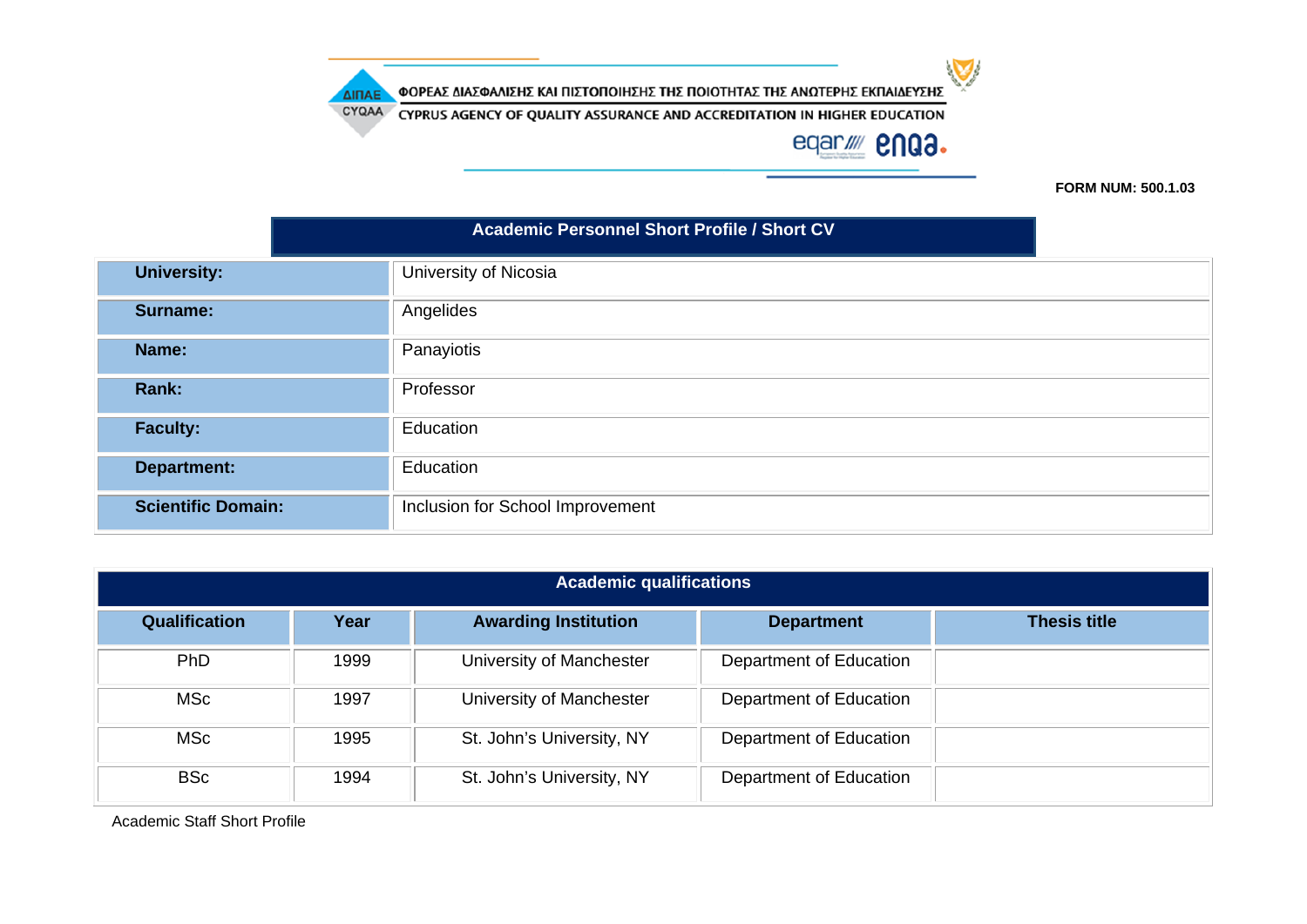$\sum$ 

ΦΟΡΕΑΣ ΔΙΑΣΦΑΛΙΣΗΣ ΚΑΙ ΠΙΣΤΟΠΟΙΗΣΗΣ ΤΗΣ ΠΟΙΟΤΗΤΑΣ ΤΗΣ ΑΝΩΤΕΡΗΣ ΕΚΠΑΙΔΕΥΣΗΣ

CYQAA CYPRUS AGENCY OF QUALITY ASSURANCE AND ACCREDITATION IN HIGHER EDUCATION

# eqar/ **2003.**

| <b>Employment history</b>   |         |                       |                 |                                      |  |  |
|-----------------------------|---------|-----------------------|-----------------|--------------------------------------|--|--|
| <b>Period of employment</b> |         | <b>Employer</b>       | <b>Location</b> | <b>Position</b>                      |  |  |
| <b>From</b>                 | To      |                       |                 |                                      |  |  |
| 2007                        | Present | University of Nicosia | Nicosia         | Vice Rector for Academic Affairs     |  |  |
|                             |         |                       |                 | $(11/2019$ -present)                 |  |  |
|                             |         |                       |                 | Dean (1/2014-3/2020)                 |  |  |
|                             |         |                       |                 | Professor (5/2010-present)           |  |  |
|                             |         |                       |                 | Head of Department (10/2007-1/2014)  |  |  |
|                             |         |                       |                 | Associate professor (10/2007-5/2010) |  |  |
| 2000                        | 2007    | Intercollege          | Nicosia         | Head of Department (1/2004-10/2007)  |  |  |
|                             |         |                       |                 | Associate professor (1/2004-10/2007) |  |  |
|                             |         |                       |                 | Assistant professor (9/2000-1/2004)  |  |  |
| 1991                        | 2000    | Ministry of Education | Nicosia         | Primary school teacher               |  |  |

ΔΙΠΑΕ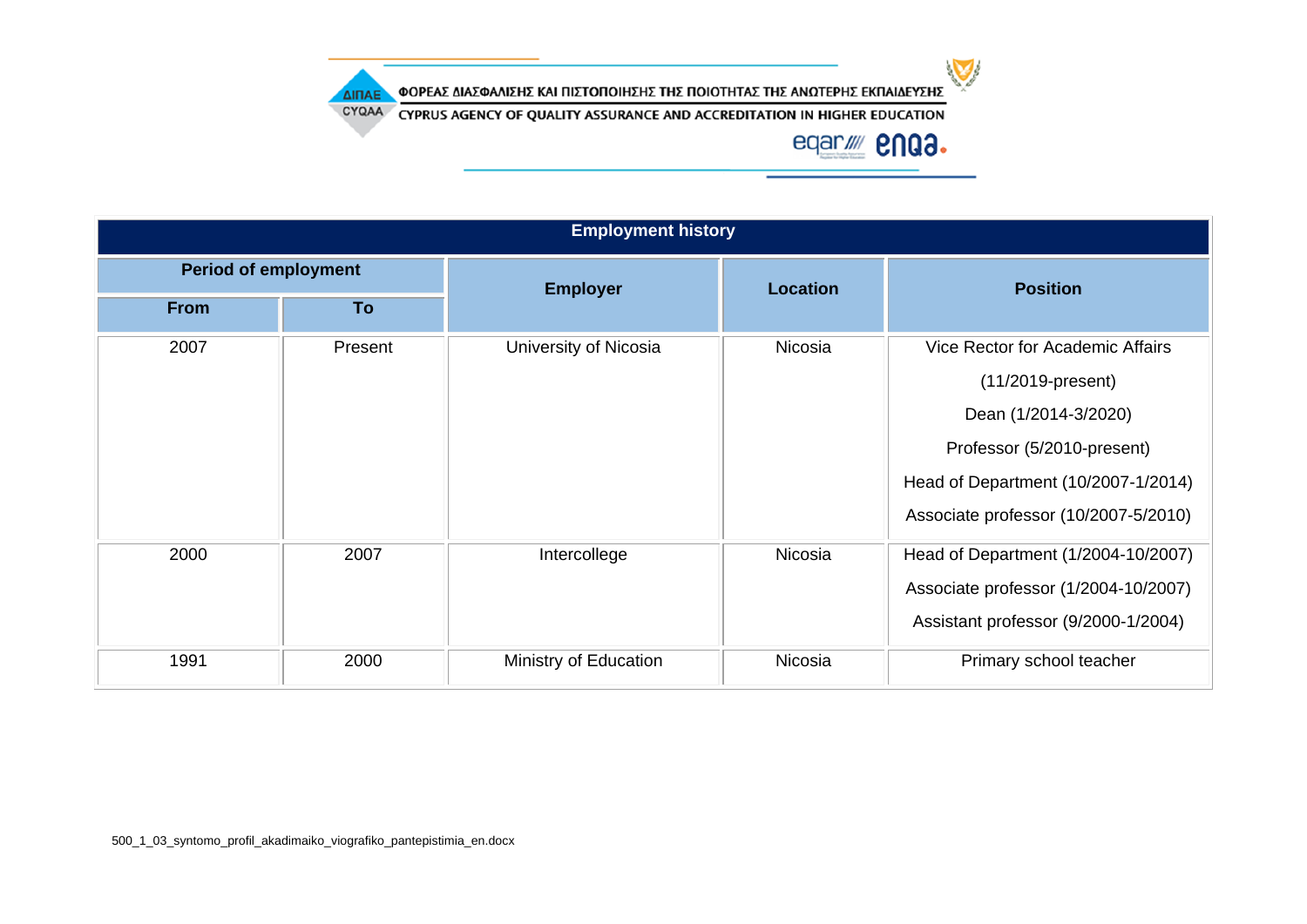

CYQAA CYPRUS AGENCY OF QUALITY ASSURANCE AND ACCREDITATION IN HIGHER EDUCATION

# eqar//// **2NQ3.**

| Key refereed journal papers, monographs, books, conference publications etc |      |                                                                                                                     |                                                     |                                                               |      |              |
|-----------------------------------------------------------------------------|------|---------------------------------------------------------------------------------------------------------------------|-----------------------------------------------------|---------------------------------------------------------------|------|--------------|
| Ref.<br><b>Number</b>                                                       | Year | <b>Title</b>                                                                                                        | <b>Other authors</b>                                | <b>Journal and</b><br><b>Publisher /</b><br><b>Conference</b> | Vol. | <b>Pages</b> |
| 1                                                                           | 2017 | Successful components of<br>school improvement in culturally<br>diverse schools.                                    | Hadjisoteriou, C., Karousiou, C.<br>& Angelides, P. | <b>School Effectiveness</b><br>and School<br>Improvement      | 29   | 91-112       |
| $\overline{2}$                                                              | 2017 | Mapping cultural diversity<br>through children's voices: From<br>confusion to clear<br>understandings.              | Hadjisoteriou, C., Karousiou, C.<br>& Angelides, P. | <b>British Educational</b><br><b>Research Journal</b>         | 43   | 330-349      |
| 3                                                                           | 2017 | Language learning and<br>intercultural education: Barriers<br>and prospects in the Cypriot<br>context.              | Hadjisoteriou, C. & Angelides, P                    | <b>Current Issues in</b><br>Language Planning                 | 18   | 241-263      |
| 4                                                                           | 2017 | Collaborative art-making for<br>reducing marginalization and<br>promoting intercultural education<br>and inclusion. | Hadjisoteriou, C. & Angelides, P                    | International Journal<br>of Inclusive<br>Education            | 21   | 361-375      |
| 5                                                                           | 2017 | Adopting and implementing<br>globalised policies of intercultural<br>education: The example of                      | Hadjisoteriou, C. & Angelides, P                    | Globalisation,<br>Societies and<br>Education                  | 15   | 721-737      |

ΔΙΠΑΕ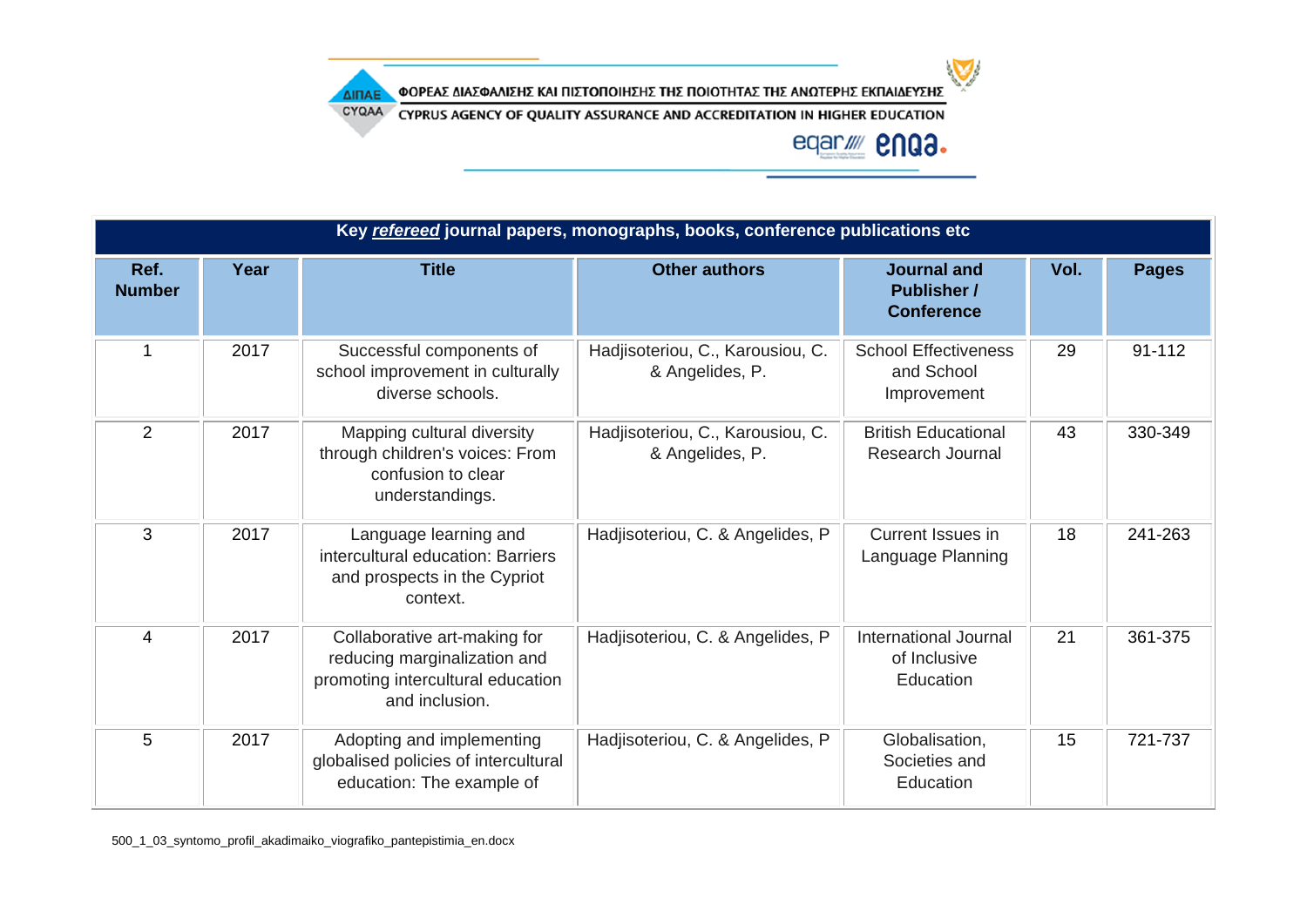

CYQAA CYPRUS AGENCY OF QUALITY ASSURANCE AND ACCREDITATION IN HIGHER EDUCATION

### eqar/ **2003.**

 $\sum$ 

|   |      | Cyprus.                                                                                                                                 |                                       |                                                 |       |         |
|---|------|-----------------------------------------------------------------------------------------------------------------------------------------|---------------------------------------|-------------------------------------------------|-------|---------|
| 6 | 2020 | Inching' towards interculturalism:<br>Ambiguities and tensions in<br>teachers' ideologies and<br>practices in the context of<br>Cyprus. | Hadjisoteriou, C., & Angelides,<br>Р. | Intercultural<br>Education,                     | 31(1) | 16-37   |
|   | 2020 | Efficiency Vs social justice?<br>Teachers' roles in the epoch<br>of globalization.,                                                     | Hadjisoteriou, C., & Angelides,       | Education,<br>Citizenship and<br>Social Justice | 13    | 274-289 |

| <b>Research Projects</b> |                             |                                                                      |                               |                                 |  |  |
|--------------------------|-----------------------------|----------------------------------------------------------------------|-------------------------------|---------------------------------|--|--|
| Ref.<br><b>Number</b>    | <b>Date</b>                 | Title                                                                | <b>Funded by</b>              | <b>Project Role<sup>*</sup></b> |  |  |
|                          | Oct 2014-Sep 2016           | Aqua Narrabilis                                                      | Funded by the European Union  | Partner                         |  |  |
| 2                        | Jan 2014-Dec 2015           | Grankit                                                              | Funded by the European Union. | Partner                         |  |  |
| 3                        | Dec 2012-Nov 2014           | Collaborative art-making for reducing marginalization.               | Funded by the European Union  | Coordinator                     |  |  |
| 4                        | Nov 2012-Oct 2014           | Preparing science educators for everyday science.                    | Funded by the European Union  | Coordinator                     |  |  |
| 5                        | Oct 2011-<br>September 2013 | Step in: Building inclusive societies through active<br>citizenship. | Funded by the European Union  | Partner                         |  |  |
| 6                        | Oct 2011-                   | Major competences to manage minor offenders.                         | Funded by the European Union  | Partner                         |  |  |

500\_1\_03\_syntomo\_profil\_akadimaiko\_viografiko\_pantepistimia\_en.docx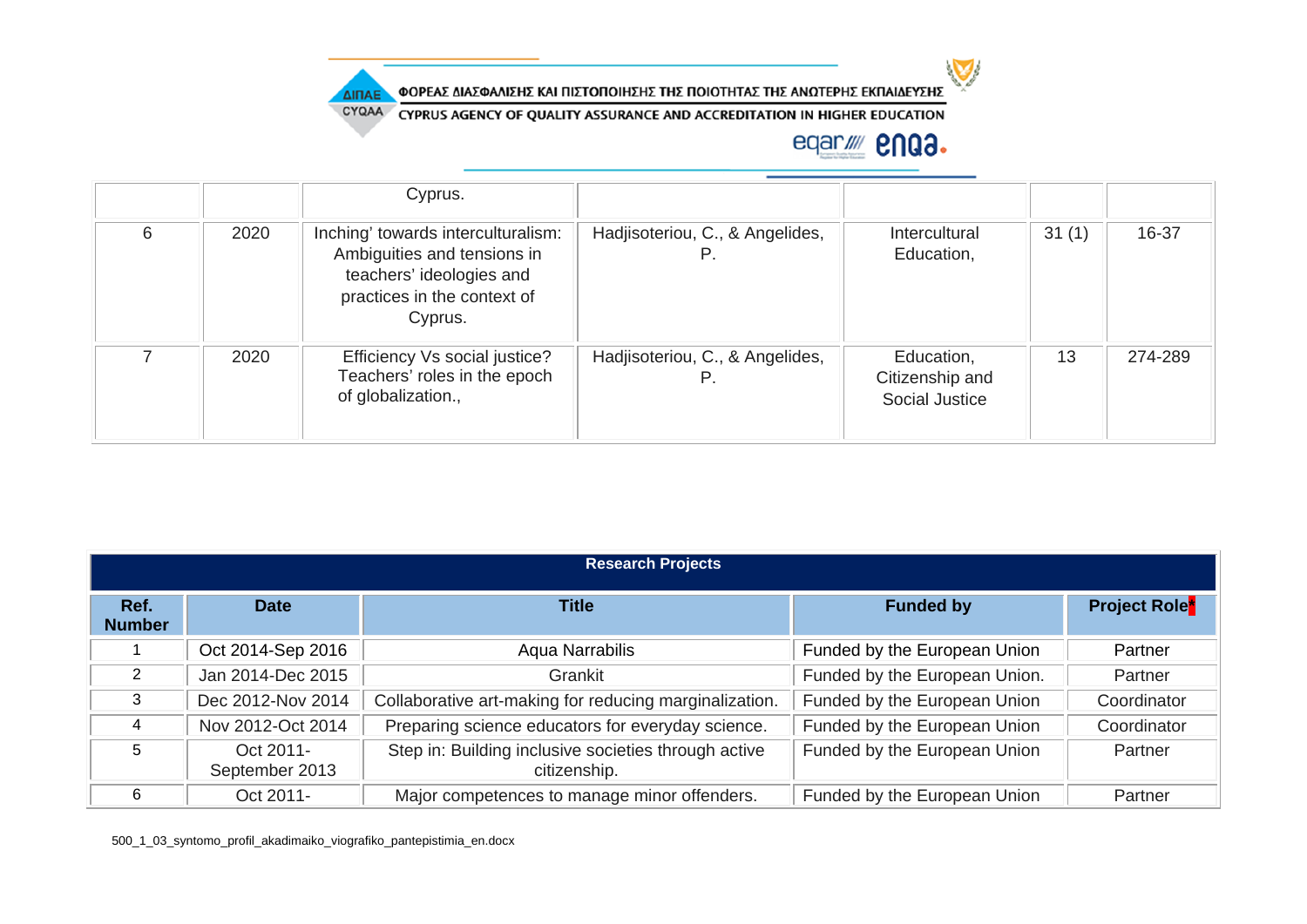

CYQAA CYPRUS AGENCY OF QUALITY ASSURANCE AND ACCREDITATION IN HIGHER EDUCATION

### eqar//// **2NQ3.**

|    | September 2013              |                                                                                                                                            |                                                       |             |
|----|-----------------------------|--------------------------------------------------------------------------------------------------------------------------------------------|-------------------------------------------------------|-------------|
|    | Oct 2011-<br>September 2014 | Facilitating inclusive education and supporting the<br>transition agenda.                                                                  | Funded by the European Union                          | Partner     |
| 8  | Sep 2011-Aug 2013           | Using Folk tales from Cyprus for promoting<br>intercultural education                                                                      | Funded by the Research<br><b>Promotion Foundation</b> | Coordinator |
| g  | May 2011- April<br>2013     | The use of graphic symbols in inclusive primary<br>schools: an investigation of symbol practices and<br>beliefs of teachers and therapists | Funded by the Research<br><b>Promotion Foundation</b> | Coordinator |
| 10 | Jan 2011-June-<br>2013      | Turning the SIIver challenge into the GOLDen<br>opportunity (SiGold)                                                                       | Funded by the European Union                          | Partner     |

*\*Project Role: i.e. Scientific/Project Coordinator, Research Team Member, Researcher, Assistant Researcher, other*

| Consulting Services and/or Participation in Councils / Boards/ Editorial Committees. |                 |              |                                                                                             |                       |  |  |
|--------------------------------------------------------------------------------------|-----------------|--------------|---------------------------------------------------------------------------------------------|-----------------------|--|--|
| Ref.<br><b>Number</b>                                                                | <b>Period</b>   | Organization | <b>Title of Position or Service</b>                                                         | <b>Key Activities</b> |  |  |
|                                                                                      | 09/2002-present |              | Editorial board, International Journal of Special Education                                 |                       |  |  |
|                                                                                      | 2017            |              | Lead Guest Editor, Education Inquiry Journal                                                |                       |  |  |
|                                                                                      | 2013            |              | Member of external evaluation committees of ADIP which<br>evaluated Universities in Greece. |                       |  |  |

ΔΙΠΑΕ